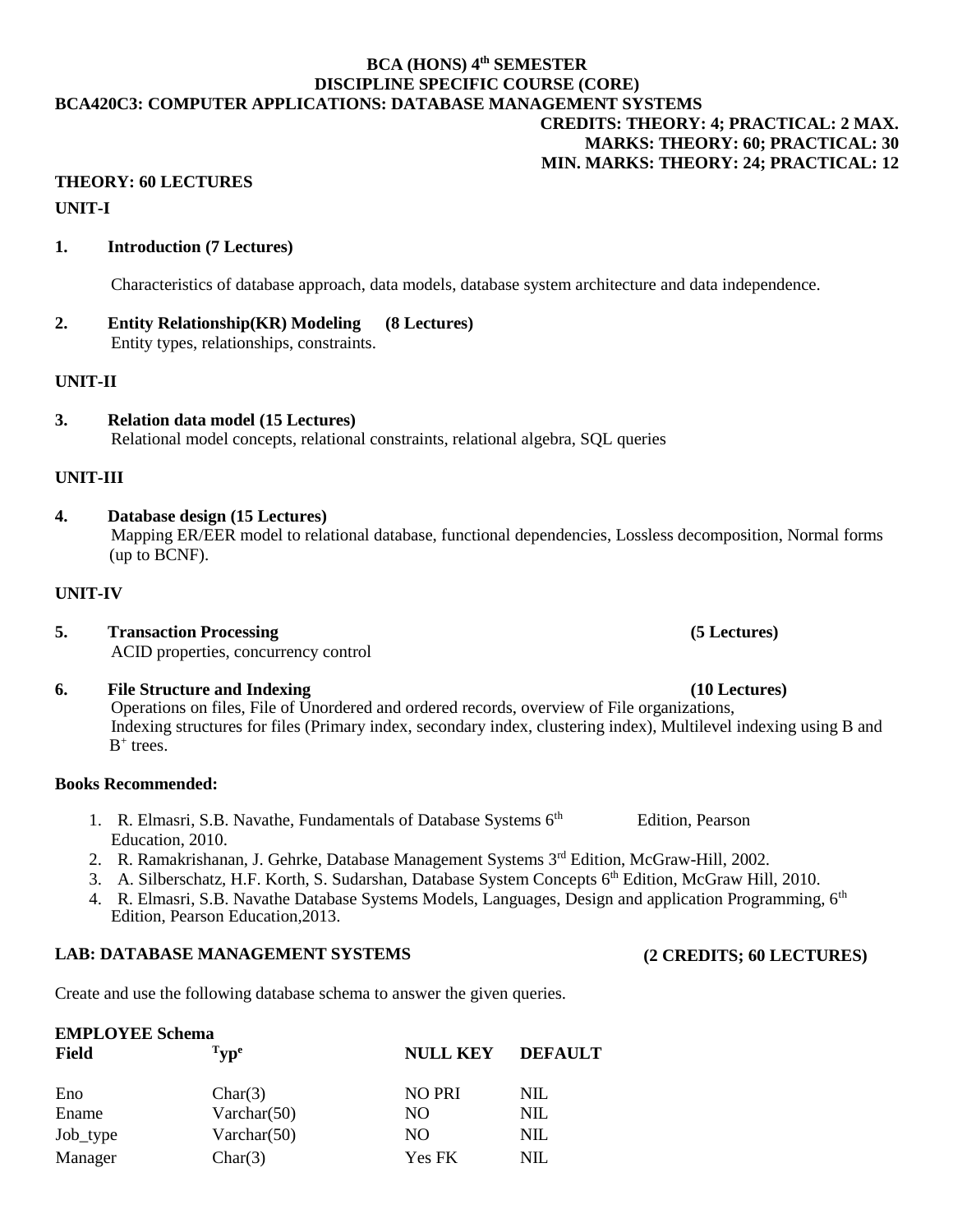| Hire_date                | Date               | NO.                     | <b>NIL</b>  |
|--------------------------|--------------------|-------------------------|-------------|
| Dno                      | Integer            | <b>YES FK</b>           | <b>NIL</b>  |
| Commission               | Decimal $(10,2)$   | YES                     | <b>NIL</b>  |
| Salary                   | Decimal(7,2)       | NO.                     | <b>NIL</b>  |
| <b>DEPARTMENT Schema</b> |                    |                         |             |
| Field                    | $T_{\rm \bf yp^e}$ | <b>NULL KEY DEFAULT</b> |             |
| Dno                      | Integer            | No PRI                  | <b>NULL</b> |
| Dname                    | Varchar $(50)$     | Yes                     | <b>NULL</b> |
| Location                 | Varchar $(50)$     | Yes                     | New Delhi   |

# **Query List**

- 1. Query to display Employee Name, Job, Hire Date, Employee Number; for each employee with the Employee Number appearing first.
- 2. Query to display unique Jobs from the Employee Table.
- 3. Query to display the Employee Name concatenated by a Job separated by a comma.
- 4. Query to display all the data from the Employee Table. Separate each Column by a comma and name the said column as THE\_OUTPUT.
- 5. Query to display the Employee Name and Salary of all the employees earning more than \$2850.
- 6. Query to display Employee Name and Department Number for the Employee No= 7900.
- 7. Query to display Employee Name and Salary for all employees whose salary is not in the range of \$1500 and \$2850.
- 8. Query to display Employee Name and Department No. of all the employees in Dept 10 and Dept 30 in the alphabetical order by name.
- 9. Query to display Name and Hire Date of every Employee who was hired in 1981.
- 10. Query to display Name and Job of all employees who don't have a current Manager.
- 11. Query to display the Name, Salary and Commission for all the employees who earn commission.
- 12. Sort the data in descending order of Salary and Commission.
- 13. Query to display Name of all the employees where the third letter of their name is  $=A^T$ .
- 14. Query to display Name of all employees either have two =R's or have two A's in their name and are either in Dept  $No = 30$  or their Manger's Employee  $No = 7788$ .
- 15. Query to display Name, Salary and Commission for all employees whose Commission Amount is 14 greater than their Salary increased by 5%.
- 16. Query to display the Current Date.
- 17. Query to display Name, Hire Date and Salary Review Date which is the 1st Monday after six months of employment.
- 18. Query to display Name and calculate the number of months between today and the date each employee was hired.
- 19. Query to display the following for each employee <E-Name> earns < Salary> monthly but wants < 3 \* Current

Salary >. Label the Column as Dream Salary.

- 20. Query to display Name with the 1st letter capitalized and all other letter lower case and length of their name of all the employees whose name starts with  $=J^{\prime}$ ,  $^{\prime}$ A<sup>4</sup> and  $=M^{\prime}$ .
- 21. Query to display Name, Hire Date and Day of the week on which the employee started.
- 22. Query to display Name, Department Name and Department No for all the employees.
- 23. Query to display Unique Listing of all Jobs that are in Department #30.
- 24. Query to display Name, Dept Name of all employees who have an =A' in their name.
- 25. Query to display Name, Job, Department No. And Department Name for all the employees working at the Dallas location.
- 26. Query to display Name and Employee no. Along with their Manger's Name and the Manager's employee no; along with the Employees<sup>4</sup> Name who do not have a Manager.